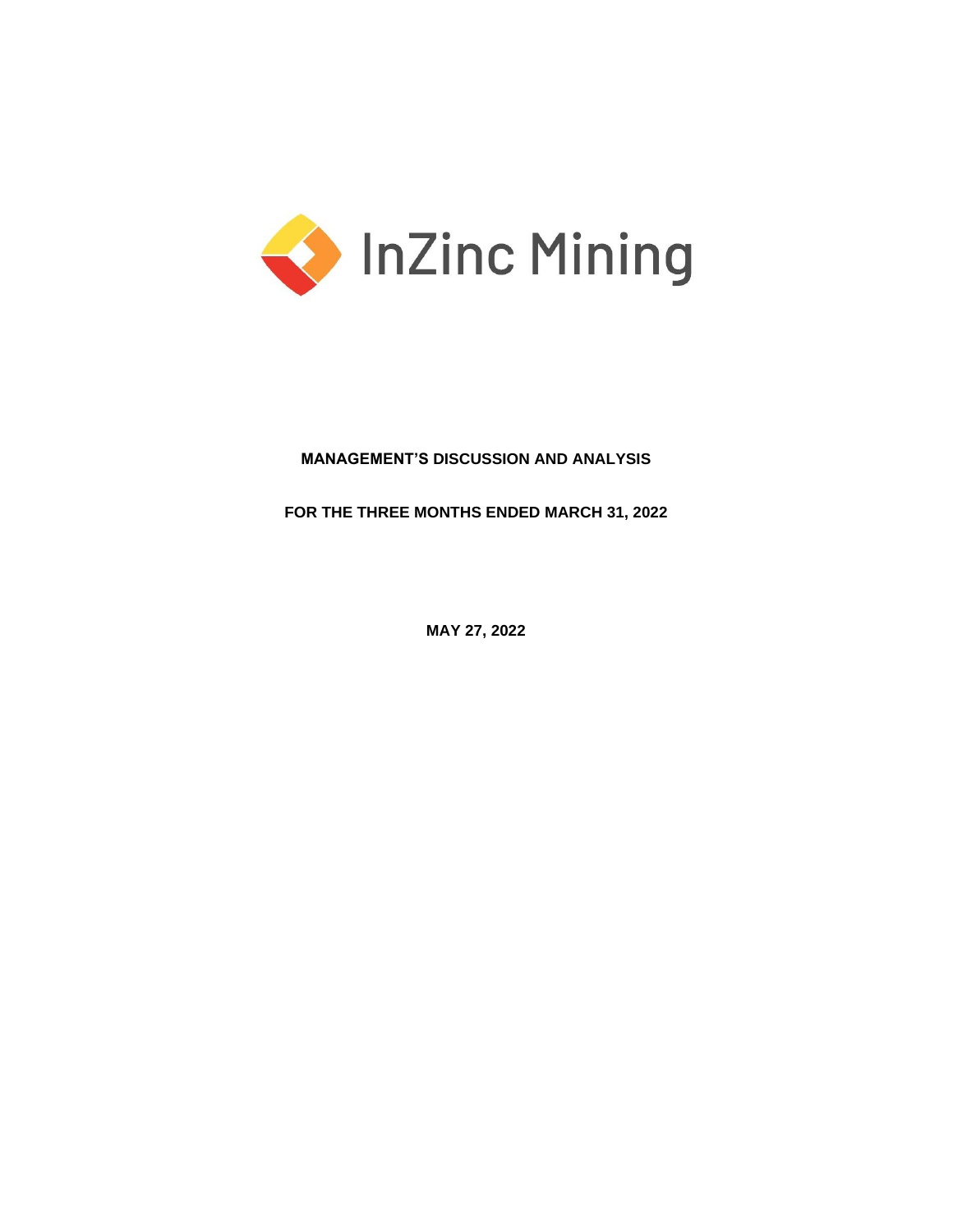# **Description of Management's Discussion and Analysis**

The purpose of this Management's Discussion and Analysis ("MD&A") is to explain management's point of view regarding the past performance and future outlook of InZinc Mining Ltd. (the "Company"). This report also provides information to improve the reader's understanding of the condensed interim consolidated financial statements and related notes for the three months ended March 31, 2022 as well as important trends and risks affecting the Company's financial performance and should therefore be read in conjunction with the audited consolidated financial statements of the Company for the year ended December 31, 2021. Those financial statements are prepared in accordance with International Financial Reporting Standards ("IFRS") as issued by the International Accounting Standards Board. All amounts in the financial statements and in this MD&A are expressed in Canadian dollars, unless otherwise indicated. The following discussion is dated and current as of May 27, 2022. This MD&A contains forward-looking information and statements which are based on the conclusions of management. The forward-looking information and statements are only made as of the date of this MD&A.

The Company's certifying officers, based on their knowledge, having exercised reasonable diligence, are also responsible to ensure that these filings do not contain any untrue statement of a material fact or omit to state a material fact required to be stated or that is necessary to make a statement not misleading in light of the circumstances under which it was made, with respect to the period covered by these filings, and these financial statements together with the other financial information included in these filings. The Board of Directors approves the financial statements and MD&A and ensures that management has discharged its financial responsibilities. The Board's review is accomplished principally through the Audit Committee, which meets periodically to review all financial reports, prior to filing.

Additional information on the Company is available on SEDAR and at the Company's website, www.inzincmining.com.

## **Forward-Looking Statements**

Certain disclosures contained in this MD&A may constitute forward-looking information. This is information regarding possible events, conditions or results of operations of the Company that is based upon assumptions about future economic conditions and courses of action which is inherently uncertain. All information other than statements of historical fact may be forward-looking information.

Forward-looking information is subject to a variety of risks and uncertainties which could cause actual events or results to differ from those reflected in the forward-looking statements, including, without limitation, risks and uncertainties relating to the interpretation of drill results and the estimation of mineral resources, the geology, grade and continuity of mineral deposits; the outbreak of an epidemic or a pandemic, including the outbreak of the novel coronavirus (COVID-19), or other health crisis and the related global health emergency affecting workforce health and wellbeing; and the possibility that future exploration and development results will not be consistent with the Company's expectations. Some other risks and factors which could cause results to differ materially from those expressed in the forward-looking information contained in this MD&A are described under the heading "Risks and Uncertainties".

Readers are cautioned that any such listings of risks are not, and in fact cannot be, complete. Although the Company has attempted to identify important factors that could cause actual events and results to differ materially from those described in the forward-looking information, there may be other factors that cause events or results to differ from those intended, anticipated or estimated. The Company believes the expectations reflected in the forward-looking information are reasonable but no assurance can be given that these expectations will prove to be correct and readers are cautioned not to place undue reliance on forward-looking information contained in this MD&A.

The forward-looking information contained in this MD&A is provided as of the date hereof and the Company undertakes no obligation to update publicly or revise any forward-looking information, whether as a result of new information, future events or otherwise, except as otherwise required by law. All of the forward-looking information contained in this MD&A is expressly qualified by this cautionary statement.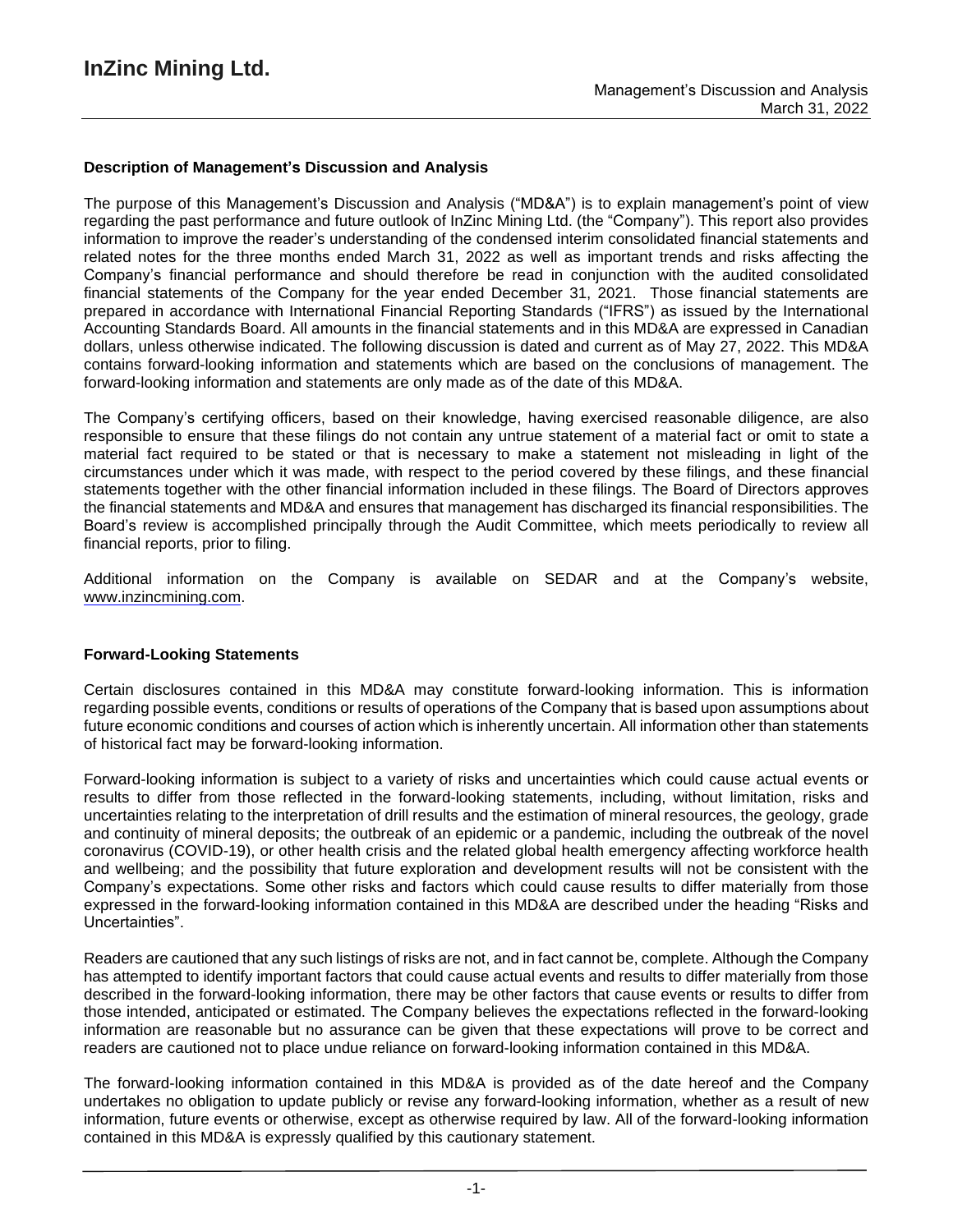# **Description of Business**

The Company is incorporated under the Canada Business Corporations Act and is listed on the TSX Venture Exchange ("TSX-V") under the trading symbol IZN. It was renamed from Lithic Resources Ltd. on February 18, 2014. The principal business of the Company is the acquisition, exploration and development of mineral properties ("exploration and evaluation assets"), either solely or through joint ventures and options.

To date the Company has not generated any revenues.

# **Discussion of Operations**

The Company's primary focus is the exploration stage Indy property (100% option) ("Indy") located in central British Columbia. Indy is well located for potential development with proximal access to power, roads and rail infrastructure. The property consists of approximately 19,900 hectares covering a 29 km strike of Cambrian to Mississippian aged strata with district scale discovery potential for Sedimentary Exhalative ("Sedex") type base and precious metal deposits.

In addition to exploring Indy, the Company is engaged in a continuing review of other properties and projects for possible acquisition.

In December 2021, the Company closed the West Desert option agreement entered into with American West Metals Limited ("American West") in April 2021. Refer to the "West Desert" section for a further description of the transaction. The Company has received all required payments (\$3,318,770 in cash and 13,385,000 common shares of American West) and American West has earned a 100% interest in the West Desert zinc Property ("West Desert"), formerly known as the Crypto zinc Property, located in western Utah. In addition to the aforementioned payments, InZinc will also receive 50% of the revenue, on a net smelter returns royalty ("NSR") basis, from the sale of indium mined from West Desert subject to American West's right to reduce this NSR interest to 25% by paying the Company USD \$5,000,000 in cash at any time prior to the first sale of indium from the project. In December 2021, American West listed on the Australian Securities Exchange ("ASX").

Indy is at the exploration stage and has not generated any revenues. At March 31, 2022, the Company had not yet achieved profitable operations and has a deficit of \$13,224,953 (December 31, 2021 - \$13,628,163).

Since the Company's property is at the exploration stage, it does not have operations or operating results in the conventional use of the terms. The Company's financial success will ultimately be dependent upon finding economically recoverable mineral reserves, confirmation of its interest in those reserves and its ability to obtain the necessary financing to profitably produce those reserves. Further information on the Company's properties can be found on the Company's website at [www.inzincmining.com.](about:blank)

In 2020, Wayne Hubert, the Company's CEO, announced he will be stepping down subject to determination of requirements and a suitable replacement by the Company. To ensure a seamless transition, Wayne continues as CEO and remains an active board member.

## **Mineral Properties**

## Indy

Indy is located approximately 90 km southeast of the city of Prince George, in central British Columbia. The property is 85 km south of the CNR transcontinental railway and 65 km south of the Yellowhead highway at moderate elevations ranging from 950 m to 1300 m. The property is accessed by well-maintained Forest Service roads.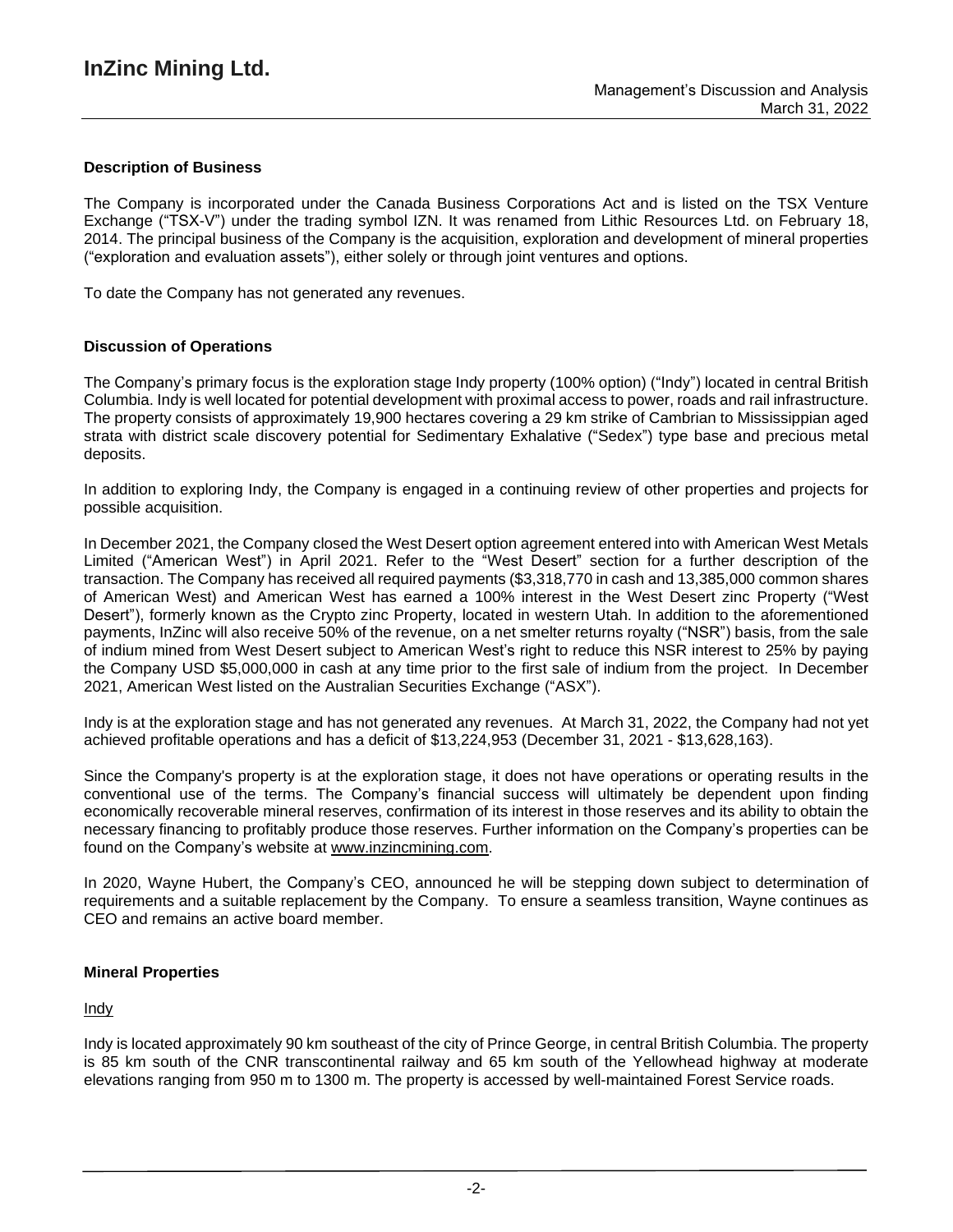# Indy (cont'd…)

Indy covers a 29 km trend (19,900 hectares) of Cambrian to Mississippian aged rocks with district scale discovery potential for Sedex type base and precious metal deposits. An initial drill program completed by the Company in 2018 discovered near surface, high grade Sedex-style zinc mineralization at one of four large areas of strongly anomalous soil geochemistry on the project. Extensive soil geochemical programs, have since outlined an additional 10 km of high-quality, base and precious metal targets at Indy.

## *2021 Exploration and Subsequent Results*

The summer 2021 program continued to expand soil geochemical sampling (1,419 samples) in the northeastern portion of the 7 km long Main Trend. Road access to Anomaly B was completed in August 2021 in conjunction with third parties. The coordinated program included a semi-permanent bridge span, three stream crossings and significant upgrades to existing roads to allow industrial scale traffic. The Company was responsible for the installation of one of the stream crossings.

In September 2021, the Company announced the discovery of the Echo target – a 1.9 km long, continuous, multielement (Zn, Pb, Ba) soil anomaly located 1 km east of the Delta Horizon target. In addition, two large and discrete areas, named Hat and Fox, containing soils enriched in silver (2 to 24.8 ppm) were discovered in the area between the Delta and Echo targets.

A follow-up program in October 2021 focused on additional soil sampling in the Anomaly B area, minor sub-crop sampling and establishing drill trail access to the Delta Horizon area.

On February 2, 2022, the Company announced it increased its mineral claims to encompass 19,900 ha (199 km<sup>2</sup>) by staking an additional six contiguous mineral claims (7,600 ha). On February 9, 2022, the Company announced the discovery of the Anomaly G silver target, completion of the rehabilitated road access to the Delta Horizon area and plans for a 2022 exploration program with a minimum \$1,250,000 budget including proposed drilling. On February 16, 2022, the Company announced the discovery of gold in soils at the Fox silver target and that it has retained the services of an airborne geophysical contractor to provide surveys covering a 28 km length of the project.

After reporting results from the 2021 exploration program, a total of 10 km of high-quality, base and precious metal targets were defined at Indy.

## *2022 Exploration Programs*

On April 12, 2022, the Company announced 2022 drill plans for zinc and silver-gold targets at Indy. The Company has signed a 2,500 m diamond drilling contract. Drill plans include provisions for 20 to 25 drill holes focusing on targets occurring along the 7 km Main Trend and supported by an extensive network of existing roads. The 2022 program, including 1,100 line km of airborne geophysics, is fully funded.

Exploration activities are permitted and monitored under a Multi-Year Access Bond with the Government of British Columbia. Exploration expenditures are eligible for the BC Mineral Exploration Tax Credit ("BCMETC"). The Company has received \$319,284 from BCMETC claims for 2017 – 2020.

## *2022 Expenditure Requirements*

Under the terms of the Indy option agreement, additional property expenditures of \$400,000 are required on or before January 29, 2022. These requirements have been met.

## *Previous Exploration (2017 – 2019)*

In 2017, the Company completed initial soil geochemical surveys, geological mapping and prospecting in the Anomaly B and C areas.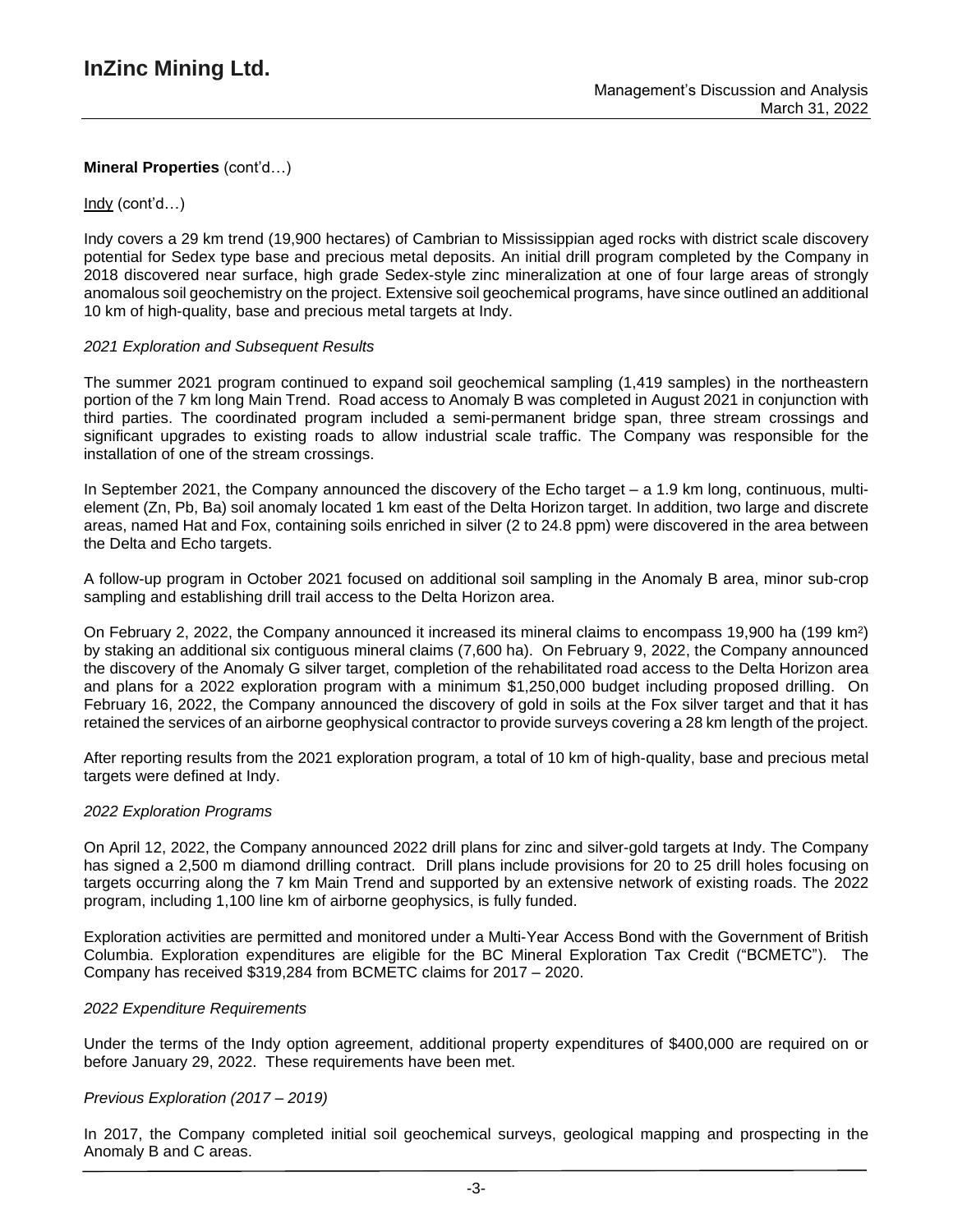# Indy (cont'd…)

Additional geochemical surveys were completed in mid-August 2018, prior to an initial diamond drill program (1,270 m in eleven drill holes) which was completed in September 2018. In November 2018, the Company announced the discovery of shallow, high grade zinc sulphide mineralization in drill hole IB18-009 at the B-9 Zone located in the southern portion of Anomaly B. Significant drill intersections from the 2018 drill program include:

B-9 Zone 2018 Drilling – Selected Highlights

- 12.33% Zn, 2.98% Pb, 24.46 g/t Ag over 6.29 m at 60 m below surface in hole IB18-009
- 5.76% Zn, 0.48% Pb, 3.41 g/t Ag over 6.73 m at 56 m below surface in hole IB18-008
- 4.49% Zn, 1.13% Pb, 7.32 g/t Ag over 4.28 m at 27 m below surface and
- 2.24% Zn, 0.83% Pb, 5.23 g/t Ag over 5.38 m at 33 m below surface and
- 3.50% Zn, 0.66% Pb, 4.59 g/t Ag over 4.57 m at 37 m below surface in Hole IB18-002
- 9.26% Zn, 2.43% Pb, 17.98 g/t Ag over 3.05 m at 23 m below surface in hole IB18-003\*
- 3.88% Zn, 1.34% Pb, 8.90 g/t Ag over 3.99 m at 29 m below surface in hole IB18-006

*Note: Drilled intersections are apparent width only. The intersections in IB18-002 are separated by lost core/no recovery. \*Low core recoveries.*

In late 2018, the Company increased its claim holdings to encompass an additional zinc-in-soil geochemical anomaly, called the Action anomaly.

From mid-June until late-August 2019, extensive soil geochemical surveys (1,194 soils) to further outline, extend and prioritize the various anomalies were completed. Additional work included mapping and prospecting programs on priority targets. In late September 2019, the Company announced the definition of a large new Sedex-type target called the Delta Horizon located 5 km northwest of the B-9 Zone.

The 2019 program identified the distinctive geochemical signatures associated with Sedex deposits, in several potentially stacked horizons over the 7 km long Main Trend.

## *Historical Exploration*

Kennco staked the area in 1981 and between 1980 and 1982 located several zinc-lead-silver geochemical anomalies over a 6.5 km trend. Four short diamond drill holes on two selected geochemical targets were completed.

In 1988, Cominco optioned the property from Kennco and completed soil geochemistry programs outlining a fourth anomaly on the property. Five shallow, wide-spaced diamond drill holes were reported by Cominco in 1989 which targeted a portion of a high contrast soil anomaly (Anomaly B). All five holes intersected mineralization at estimated vertical depths less than 100 m over a 450 m long trend. Drill intersections ranged from 1.5 m to 19.7 m, grading from 1.9% to 8.9% zinc, 1.0 g/t to 55.6 g/t silver and 0.04% to 2.4% lead. Locations and true widths of these intersections are not known and in some cases core recoveries were less than 50%.

Cominco returned the property to Kennco post 1991, after which only minor activities are recorded.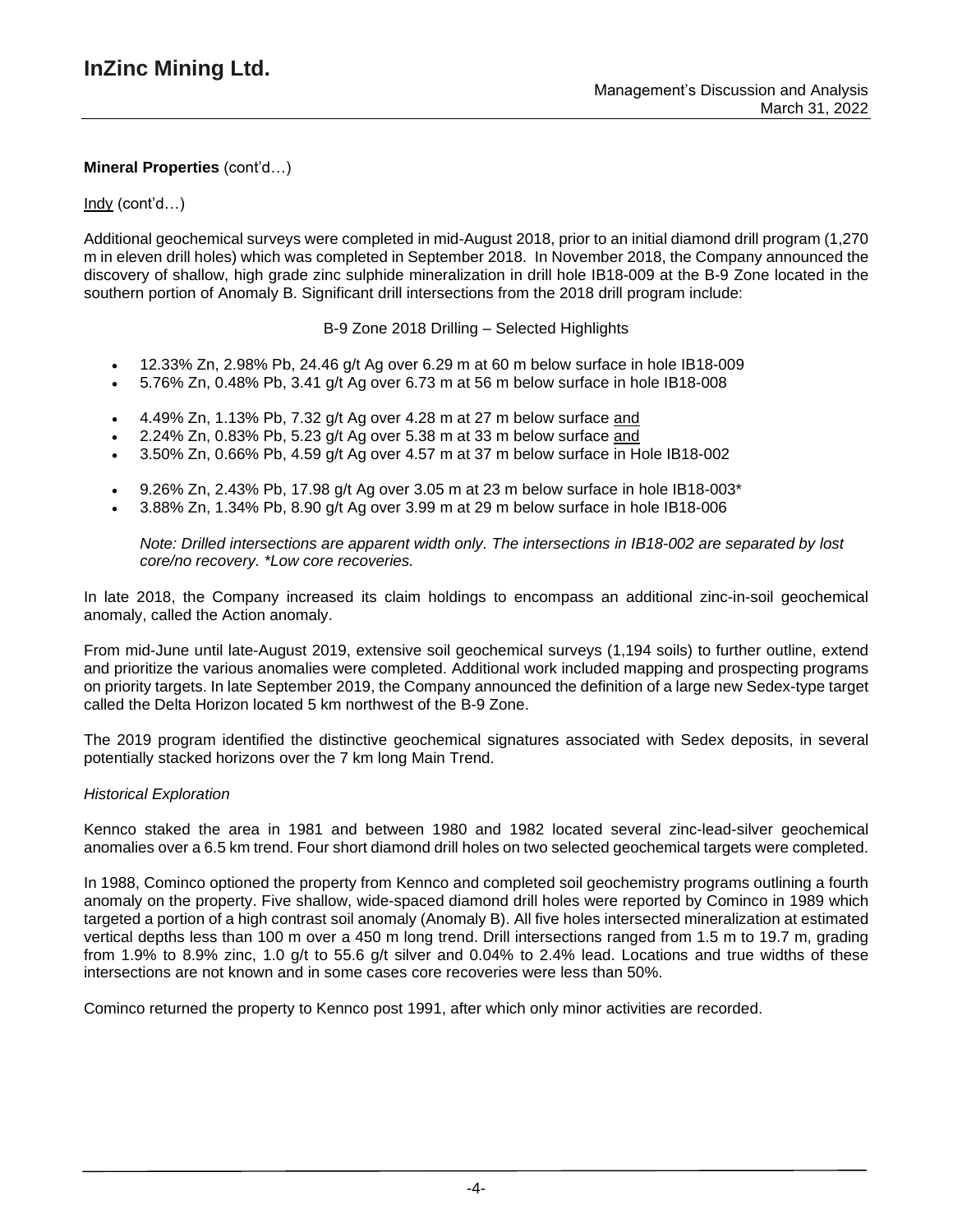Indy (cont'd…)

# *Option Agreement*

On October 17, 2016, subsequently amended April 2, 2020, the Company entered into an option agreement to acquire a 100% interest in Indy from Pac Shield Resources Inc. ("PSR"), a private British Columbia company. Pursuant to the agreement with PSR, the Company has the option to earn a 100% interest over a five-year period by making staged cash payments totaling \$315,000 (\$190,000 paid to date), issuing an aggregate of 2,400,000 shares (1,500,000 issued to date) and completing work commitments of \$2,600,000 (work commitments, up to and including the fifth year work, totalling \$1,350,000 have been completed). In addition, a \$500,000 cash payment and the issuance of 500,000 shares of the Company will be made to PSR if the Company files a technical report establishing a 500,000,000 pound zinc resource on the property. A further \$500,000 cash payment will be made to PSR should the Company file a technical report establishing a 750,000,000 pound zinc resource on the property. The property is subject to a 1.0% NSR held by PSR (the "PSR NSR") and a 1.5% NSR held by Kerry Curtis, a director, Chairman of the Board and former interim Chief Executive Officer of the Company, and a director and the controlling shareholder of PSR. On exercise of the option and prior to completion of a feasibility study on the property, the Company has the right to purchase the PSR NSR for \$1,500,000.

# West Desert

West Desert, located in northwestern Utah, is an advanced stage zinc-copper-indium-iron deposit.

# *2021 Option Agreement*

On April 16, 2021, the Company announced it entered into an option agreement (the "Original Agreement") with American West, a then private Australian company, pursuant to which the Company granted an option ("Option"), subject to an indium royalty in favour of the Company, to earn a 100% interest in West Desert. To earn its interest, American West was required to pay USD \$500,000 on June 1, 2021 (the "Effective Date"); pay \$1,000,000 within 30 days of American West listing its shares on the ASX or 12 months after the Effective Date, whichever was earlier; pay USD \$1,500,000 upon the announcement by American West to the ASX of a completed Prefeasibility Study for West Desert or 24 months after the Effective Date, whichever was earlier; and issue \$2,500,000 by way of shares of American West (the "Consideration Shares"). If American West did not list on the ASX within 12 months of the Effective Date, the Company could receive \$1,250,000 in cash from American West in lieu of Consideration Shares. If American West did not list on the ASX within 24 months of the Effective Date, the Company could elect to receive \$2,500,000 in cash in lieu of Consideration Shares.

The Original Agreement also included the Company receiving 50% of the revenue from the sale of indium mined from West Desert determined on a NSR basis subject to American West's right to reduce NSR interest to 25% by paying the Company USD \$5,000,000 in cash at any time prior to the first sale of indium from West Desert.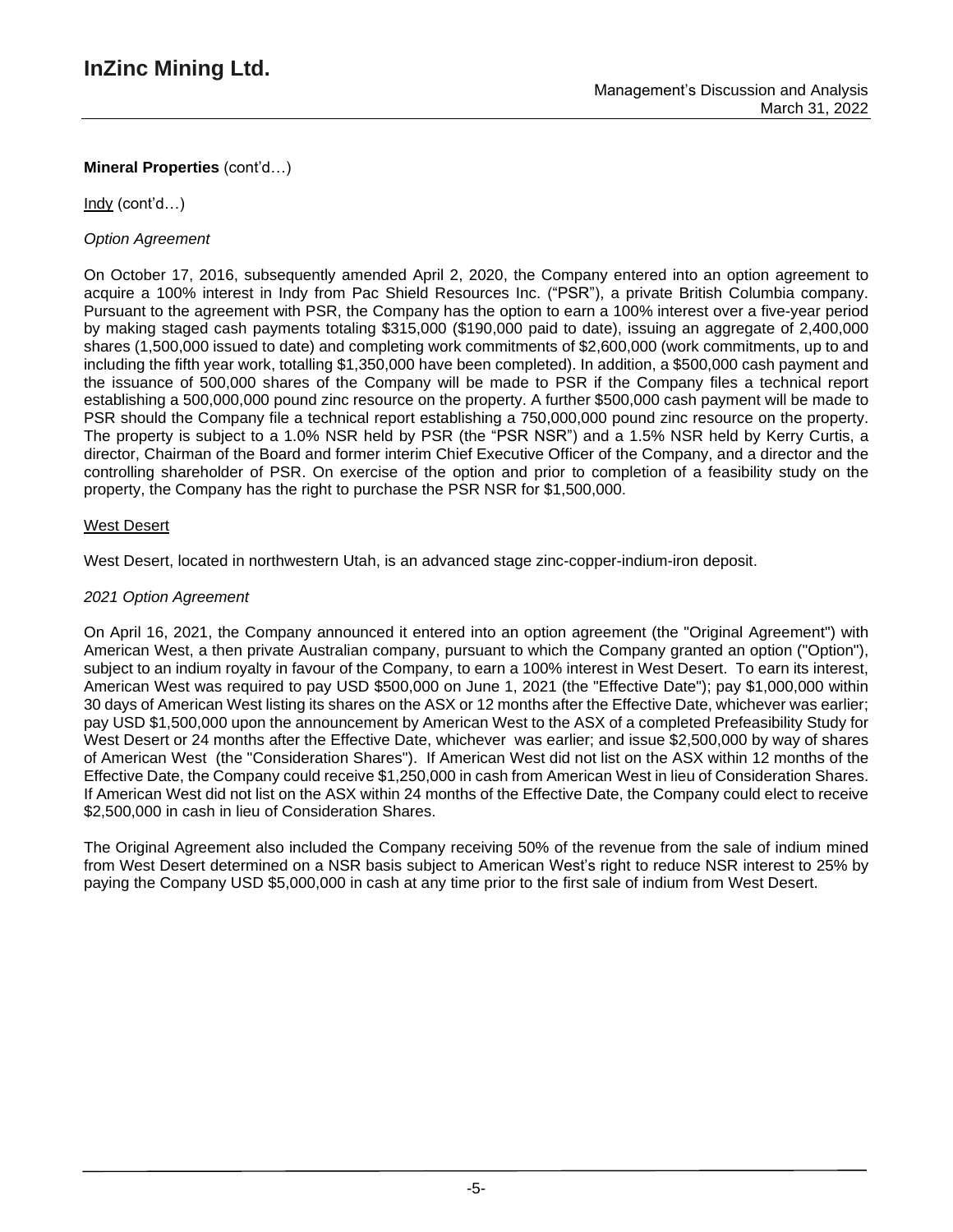West Desert (cont'd…)

*2021 Option Agreement* (cont'd…)

On September 27, 2021, the Company announced amendments to the Original Agreement ("Amendment Agreement") which accelerated payments to the Company in return for a USD \$150,000 reduction in overall consideration to the Company. The terms of the NSR remain the same. The revised terms included:

- 1) USD \$125,000 in cash upon signing of the Amendment Agreement;
- 2) Upon American West completing listing of its shares on the ASX:
	- (a) \$1,000,000 in cash, (b) USD \$1,225,000 in cash, and
		- (c) 13,385,000 shares of American West;
- 3) Accelerated reimbursement to InZinc of approximately USD \$96,577 relating to a reclamation bond on West Desert;
- 4) If, on or before June 1, 2022 (or such later date as the parties may agree to in writing), American West did not receive applications pursuant to an initial public offering ("IPO") for the issue of not less than 85,000,000 shares at an issue price of AUD \$0.20 per share for minimum proceeds of AUD \$17,000,000, or ASX conditional approval to admit its securities to the official list of the ASX, the Amendment Agreement would be terminated and the terms of the Original Agreement restored.

On October 27, 2021, the Company announced a further amendment to the Option ("Second Amendment Agreement") reducing the minimum number of shares to be issued under the IPO to 55,000,000 and the minimum proceeds to AUD \$11,000,000. These were the only revisions to the Amendment Agreement and all other terms remained in effect.

On December 7, 2021, the Company announced it closed the Option with American West and on December 13, 2021, American West was listed on the ASX. The Company received all required payments and American West earned a 100% interest in West Desert.

In addition to the initial payments of USD \$625,000 received, final payments to the Company consisted of:

- 1) \$1,000,000 cash;
- 2) USD \$1,225,000 cash; and
- 3) 13,385,000 shares of American West.

USD \$96,577 cash reimbursement of the reclamation bond on West Desert was also received. The Company will receive 50% of the revenue from the sale of indium mined from West Desert determined on a NSR basis subject to American West's right to reduce NSR interest to 25% by paying the Company USD \$5,000,000 in cash at any time prior to the first sale of indium from West Desert.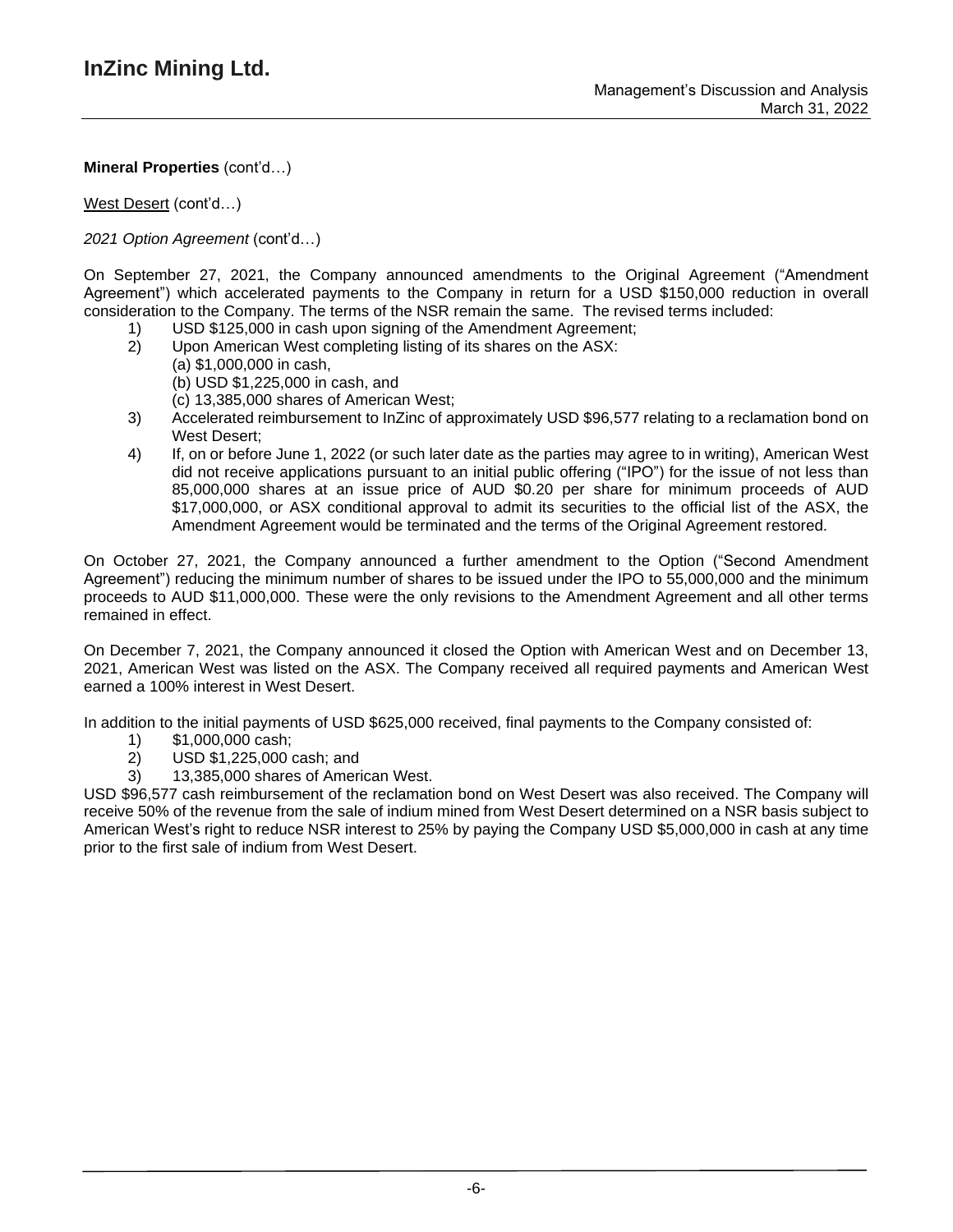# **Summary of Exploration and Evaluation Assets and Activities**

Exploration and evaluation asset summary

Exploration and evaluation asset acquisition costs for the three months ended March 31, 2022 are as follows:

|                              | <b>Indy</b>   |   | Total   |
|------------------------------|---------------|---|---------|
| Balance, December 31, 2021   | \$<br>273,345 | S | 273,345 |
| Additions during the year:   |               |   |         |
| Cash payments                | 50,000        |   | 50,000  |
| Shares issued                | 22,000        |   | 22,000  |
| Staking                      | 13,315        |   | 13,315  |
|                              | 85,315        |   | 85,315  |
| <b>Total, March 31, 2022</b> | \$<br>358,660 | S | 358,660 |

# Exploration and evaluation expenditures

Exploration and evaluation expenditures for the three months ended March 31, 2022 are as follows:

|                              | <b>Indy</b>  |    | Total  |
|------------------------------|--------------|----|--------|
| <b>Drilling</b>              | \$<br>11,652 | \$ | 11,652 |
| Equipment and supplies       | 964          |    | 964    |
| Geochemistry                 | 4,740        |    | 4,740  |
| Geophysics                   | 1,875        |    | 1,875  |
| Personnel                    | 12,025       |    | 12,025 |
| Room and board               | 1,500        |    | 1,500  |
| <b>Total, March 31, 2022</b> | ደ<br>32,756  | S  | 32,756 |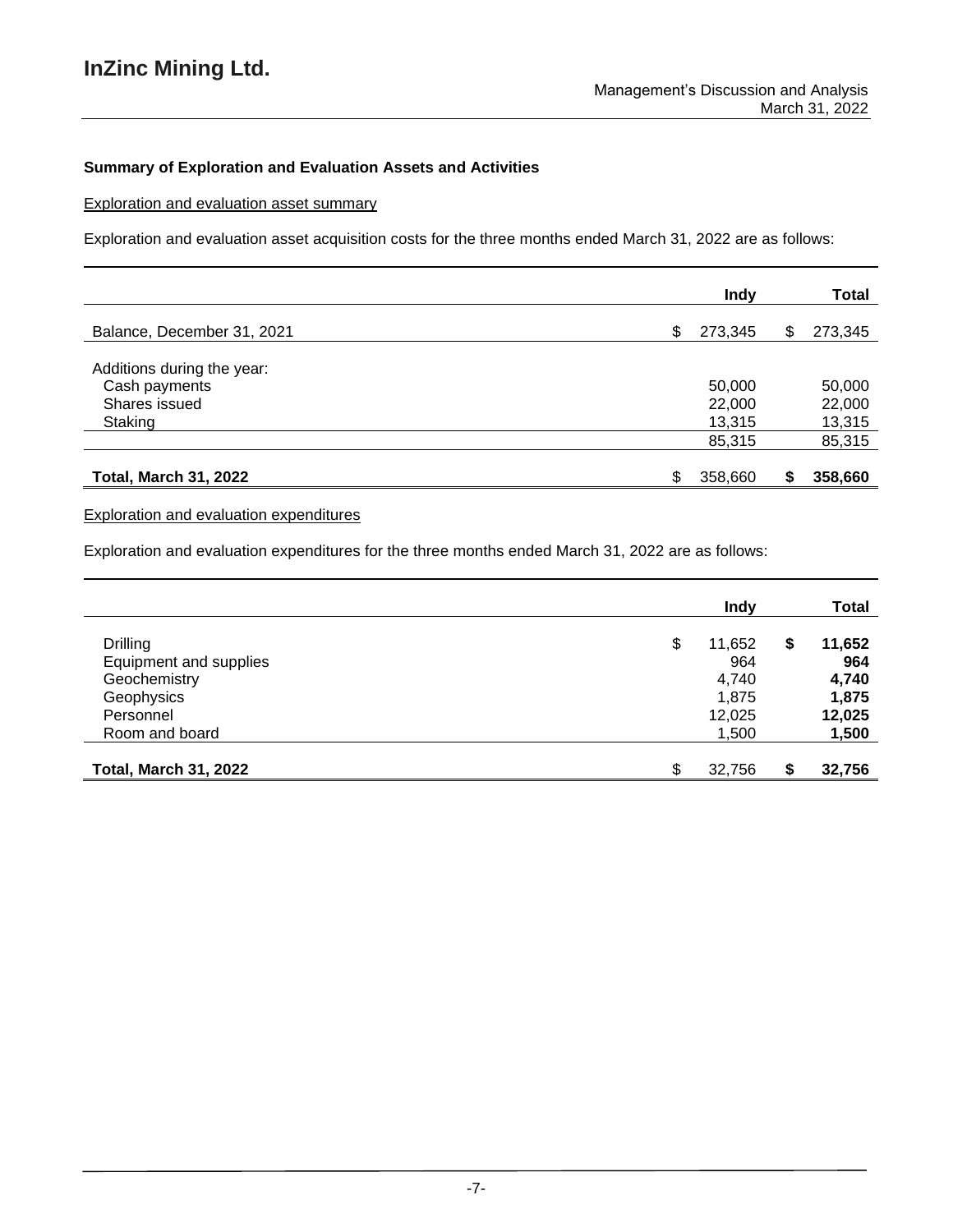# **Summary of Exploration and Evaluation Assets and Activities** (cont'd…)

Exploration and evaluation expenditures (cont'd…)

Cumulative exploration and evaluation expenditures from acquisition on October 17, 2016 to March 31, 2022 are as follows:

|                                   | <b>Indy</b>   | Total         |
|-----------------------------------|---------------|---------------|
| Air support                       | \$<br>106,575 | \$<br>106,575 |
| Analytical                        | 68,476        | 68,476        |
| Claims maintenance                | 4,080         | 4,080         |
| Communication                     | 5,850         | 5,850         |
| Community engagement              | 750           | 750           |
| Drilling                          | 491,473       | 491,473       |
| Engineering                       | 14,035        | 14,035        |
| Environmental                     | 596           | 596           |
| Equipment and supplies            | 137,035       | 137,035       |
| Geochemistry                      | 14,252        | 14,252        |
| Geophysics                        | 1,875         | 1,875         |
| Permitting                        | 3,319         | 3,319         |
| Personnel                         | 436,291       | 436,291       |
| Room and board                    | 98,860        | 98,860        |
| Travel                            | 13,653        | 13,653        |
|                                   | 1,397,120     | 1,397,120     |
| BC mineral exploration tax credit | (319, 284)    | (319,284)     |
| <b>Total, March 31, 2022</b>      | \$1,077,836   | \$1,077,836   |

# **Selected Quarterly Information**

| <b>Quarter Ended</b> | Revenue   | Net income (loss) and<br>comprehensive income (loss) |           | Net income (loss)<br>per share |
|----------------------|-----------|------------------------------------------------------|-----------|--------------------------------|
| March 31, 2022       | \$<br>nil | \$                                                   | 403,210   | \$<br>0.00                     |
| December 31, 2021    | \$<br>nil | \$                                                   | 3,442,396 | \$<br>0.03                     |
| September 30, 2021   | \$<br>nil | \$                                                   | (98,659)  | \$<br>(0.00)                   |
| June 30, 2021        | \$<br>nil | \$                                                   | (41, 270) | \$<br>(0.00)                   |
| March 31, 2021       | \$<br>nil | \$                                                   | (29, 292) | \$<br>(0.00)                   |
| December 31, 2020    | \$<br>nil | ง                                                    | 15,723    | \$<br>0.00                     |
| September 30, 2020   | \$<br>nil | \$                                                   | (129,826) | \$<br>(0.00)                   |
| June 30, 2020        | \$<br>nil | S                                                    | (66, 724) | \$<br>(0.00)                   |

The loss and comprehensive loss for the Company varies from quarter to quarter, depending mainly on the amount of exploration activities, communication and investor relations activities, professional fees, and whether stock options were granted.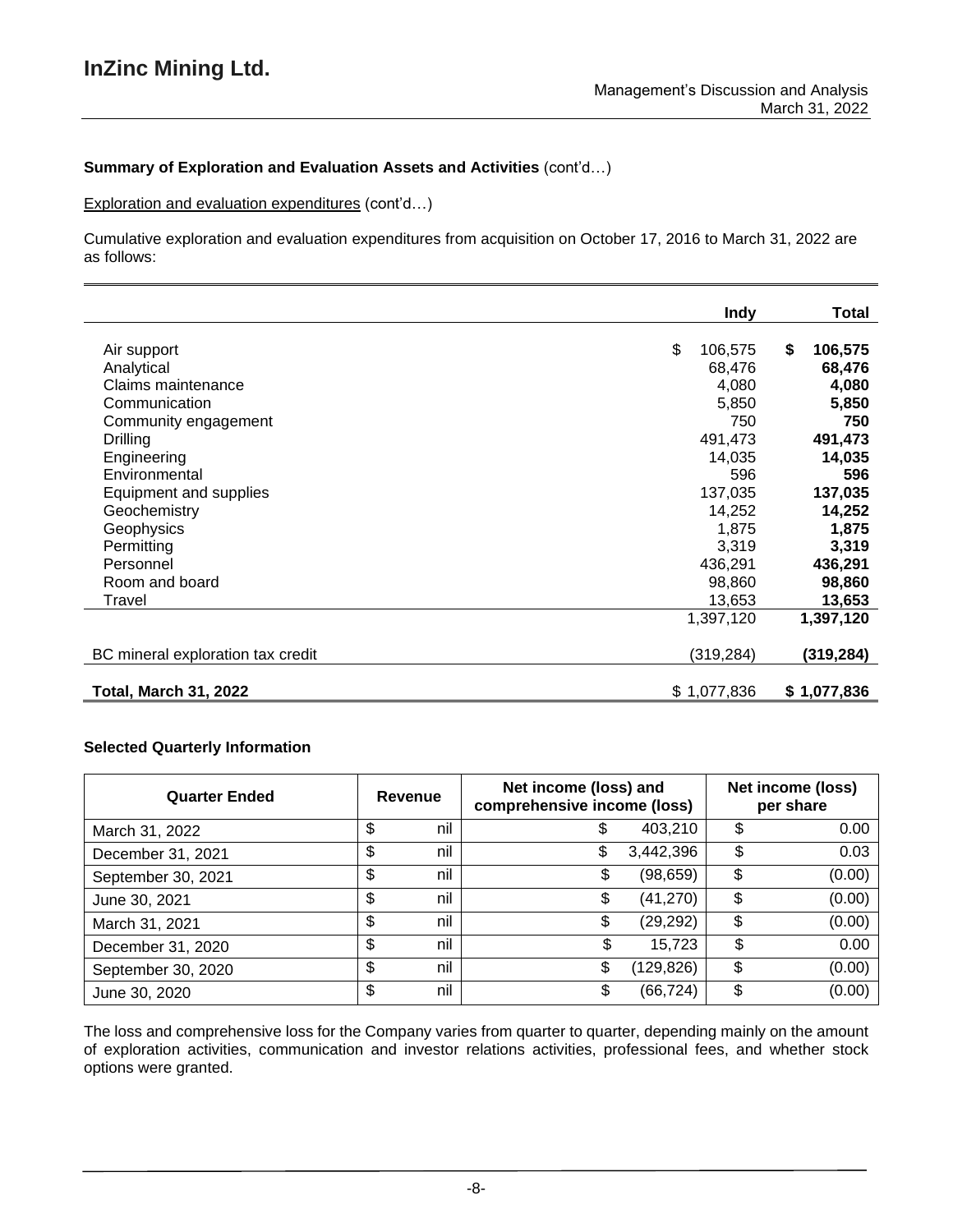# **Results of Operations: Quarter**

The net income and comprehensive income for the three months ended March 31, 2022 was \$403,210 or \$0.00 per share compared with a loss and comprehensive loss of \$(29,292) or \$(0.00) per share during the same quarter of 2021. The following discussion should be read in conjunction with the accompanying financial statements and related notes for the period.

The table below explains the significant changes in expenditures for the three months ended March 31, 2022 compared with March 31, 2021.

| <b>Expense</b>                              | <b>Change in Expense</b> | <b>Explanation for Change</b>                                                                                                                                                                                                                                               |
|---------------------------------------------|--------------------------|-----------------------------------------------------------------------------------------------------------------------------------------------------------------------------------------------------------------------------------------------------------------------------|
| Communication and investor<br>relations     | Increase of \$10,855     | The increase is due to increased activity in the<br>Company. There were more frequent news releases<br>than in the prior period and additional work was<br>performed as the Company updated its website.<br>Additional costs were also incurred on corporate<br>activities. |
| Exploration and evaluation<br>expenditures  | Increase of \$30,851     | The increase is due to increased work required on Indy<br>related to planning the 2022 exploration activities. The<br>Company is using the funds from the sale of West<br>Desert.                                                                                           |
| Professional fees                           | Increase of \$9,115      | The increase resulted from legal fees incurred on the<br>option agreement with American West as additional work<br>was incurred after the sale.                                                                                                                             |
| Share-based compensation                    | Increase of \$14,866     | There were more incentive share options granted and<br>vested during the current period as compared to the prior<br>period.                                                                                                                                                 |
| Unrealized gain on<br>marketable securities | Increase of \$500,427    | The American West shares were adjusted to their fair<br>value at period end. This is determined based on market<br>price, adjusted for a discount to reflect the hold period on<br>the shares.                                                                              |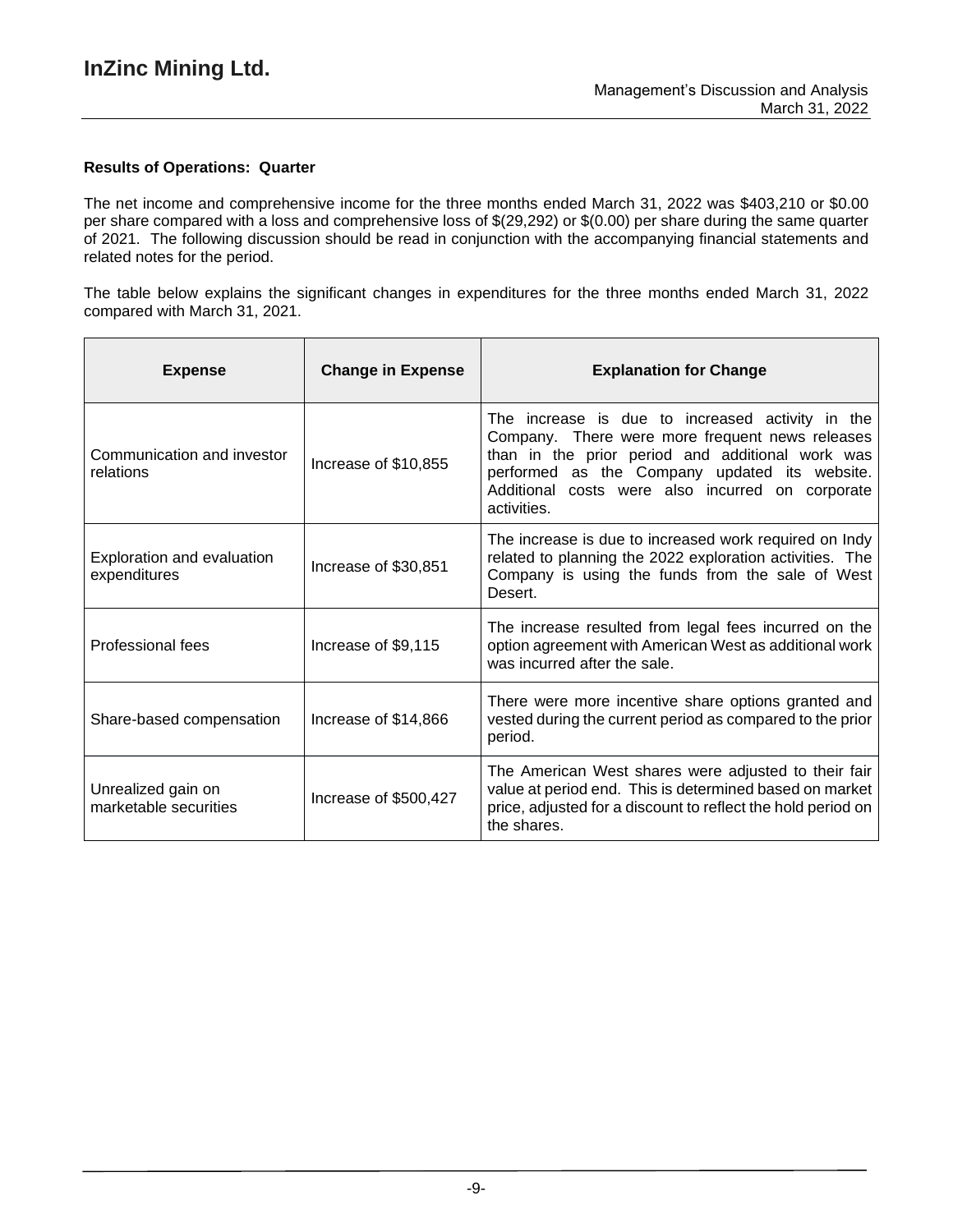# **Liquidity, Financial Position and Capital Resources**

The Company's liquidity and capital resources are as follows:

|                                                                              | March 31,<br>2022 |                                | December 31,<br>2021 |                               |
|------------------------------------------------------------------------------|-------------------|--------------------------------|----------------------|-------------------------------|
| Cash<br><b>Receivables</b><br>Prepaids and advances<br>Marketable securities | \$                | 2,883,224<br>17,628<br>146,027 | \$                   | 3,165,251<br>36,976<br>19,142 |
| Total current assets                                                         |                   | 1,611,073<br>4,657,952         | \$                   | 1,110,646<br>4,332,015        |
| Accounts payable and accrued liabilities<br><b>Total current liabilities</b> |                   | 44,744<br>44,744               | \$<br>\$             | 74,155<br>74,155              |
| Working capital                                                              |                   | 4,613,208                      | S                    | 4,257,860                     |

The Company had a net working capital position of \$4,613,208 at March 31, 2022 compared with \$4,257,860 as at December 31, 2021.

The Company had cash on hand of \$2,883,224 on March 31, 2021 (December 31, 2021 - \$3,165,251). The source of cash consists of receipt of payments from American West, funds raised in previous financings, along with proceeds from the BCMETC, less cumulative expenditures incurred. The primary use of cash during the three months ended March 31, 2022 was the funding of operations of \$218,712 (2021 - \$46,928). The increase includes an advance of \$112,358 made for upcoming work on Indy. The acquisition of exploration and evaluation assets of \$63,315 (2021 - \$35,000) consisted of additional claims acquired via staking (none in prior period) and the annual cash payment required on Indy. There were no financings during the three months ended March 31, 2022, as compared to one financing during the three months ended March 31, 2021, which raised net proceeds of \$198,250.

The Company's general and administrative costs, exclusive of any management compensation or direct business costs such as acquisitions, exploration field work or travel, are in the range of \$180,000 annually. These maintenance costs are typical for a public company of this nature and consist of stock exchange fees, legal fees, accounting and audit fees, transfer agent fees and general office expenses such as rent, insurance, basic administrative assistance and phone. As the Company has commenced further exploration of its properties, it may have an impact on general and administrative costs.

The Company has no known mineral reserves and is not in commercial production on any of its properties and accordingly, the Company does not generate cash from operations. The Company finances exploration activities by raising capital from equity markets from time to time.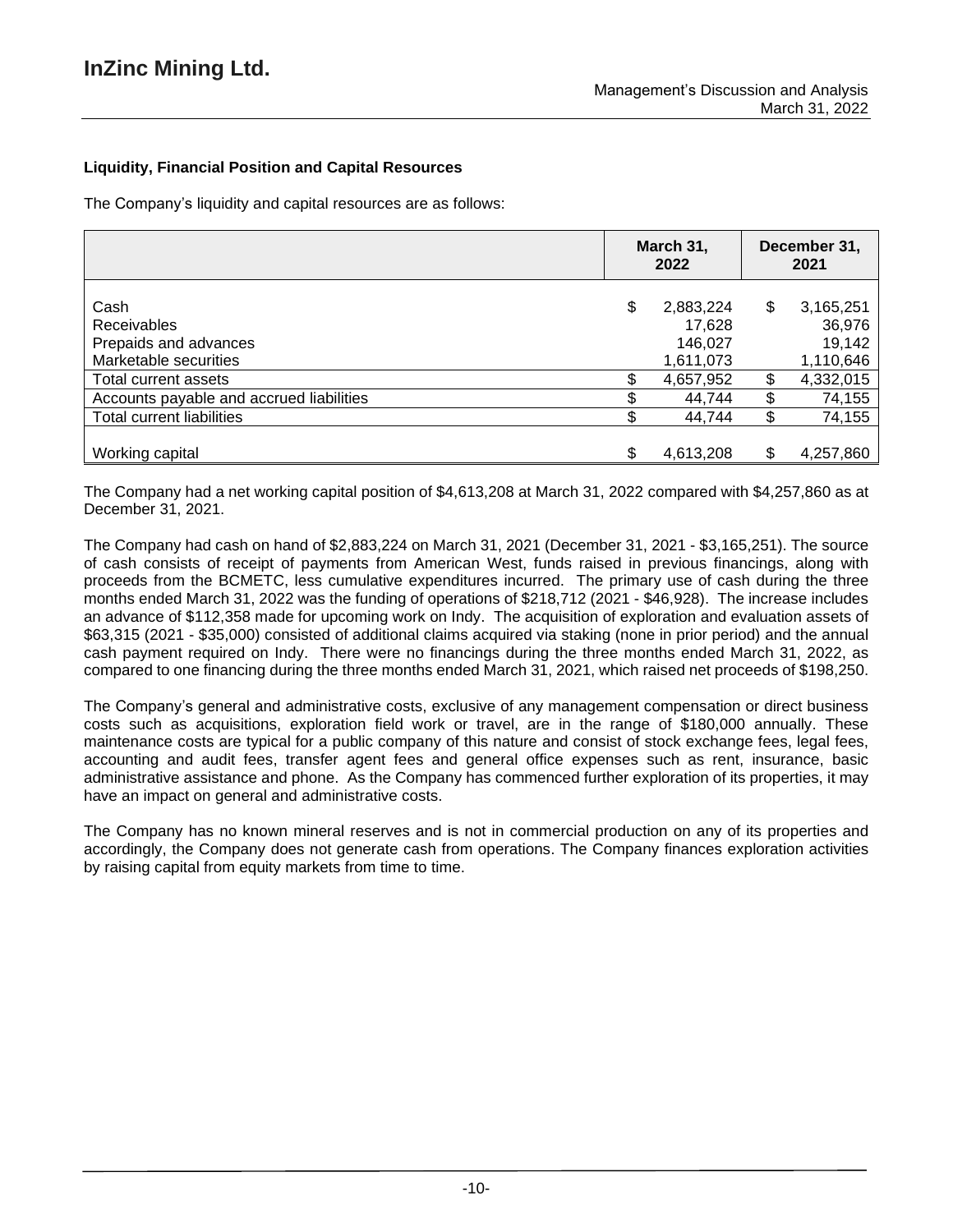# **Related Party Transactions**

The Company entered into the following transactions with related parties during the three months ended March 31, 2022:

Summary of key management personnel compensation:

|                                                                                                                                                              | For the three<br>months ended<br>March 31, 2022 |                                  | For the three<br>months ended<br>March 31, 2021 |       |
|--------------------------------------------------------------------------------------------------------------------------------------------------------------|-------------------------------------------------|----------------------------------|-------------------------------------------------|-------|
| Professional fees (Steve Vanry)<br>Professional fees (Lesia Burianyk)<br>Share-based compensation (Steve Vanry)<br>Share-based compensation (Lesia Burianyk) | \$                                              | 1.000<br>7,000<br>7,970<br>3,417 | S                                               | 3,000 |
|                                                                                                                                                              | ¢                                               | 19.387                           |                                                 | 3,000 |

Included in accounts payable and accrued liabilities are amounts owing to related parties of \$7,350 (December 31, 2021 - \$1,252).

# **Proposed Transactions**

There are no proposed transactions to be reported.

## **Risks and Uncertainties**

The business and operations of the Company are subject to numerous risks, many of which are beyond the Company's control. The Company considers the risks set out below to be some of the most significant to potential investors in the Company, but not all of the risks associated with an investment in securities of the Company. If any of these risks materialize into actual events or circumstances or other possible additional risks and uncertainties of which the Company is currently unaware or which it considers to be material in relation to the Company's business actually occur, the Company's assets, liabilities, financial condition, results of operations (including future results of operations), business and business prospects, are likely to be materially and adversely affected. In such circumstances, the price of the Company's securities could decline and investors may lose all or part of their investment.

## History of losses

The Company has incurred net losses since inception and as of March 31, 2022, had an accumulated deficit of \$13,224,953.

## No history of dividends

Since incorporation, the Company has not paid any cash or other dividends on its common stock and does not expect to pay such dividends in the foreseeable future, as all available funds will be invested primarily to finance its mineral exploration programs. The Company will need to achieve profitability prior to any dividends being declared.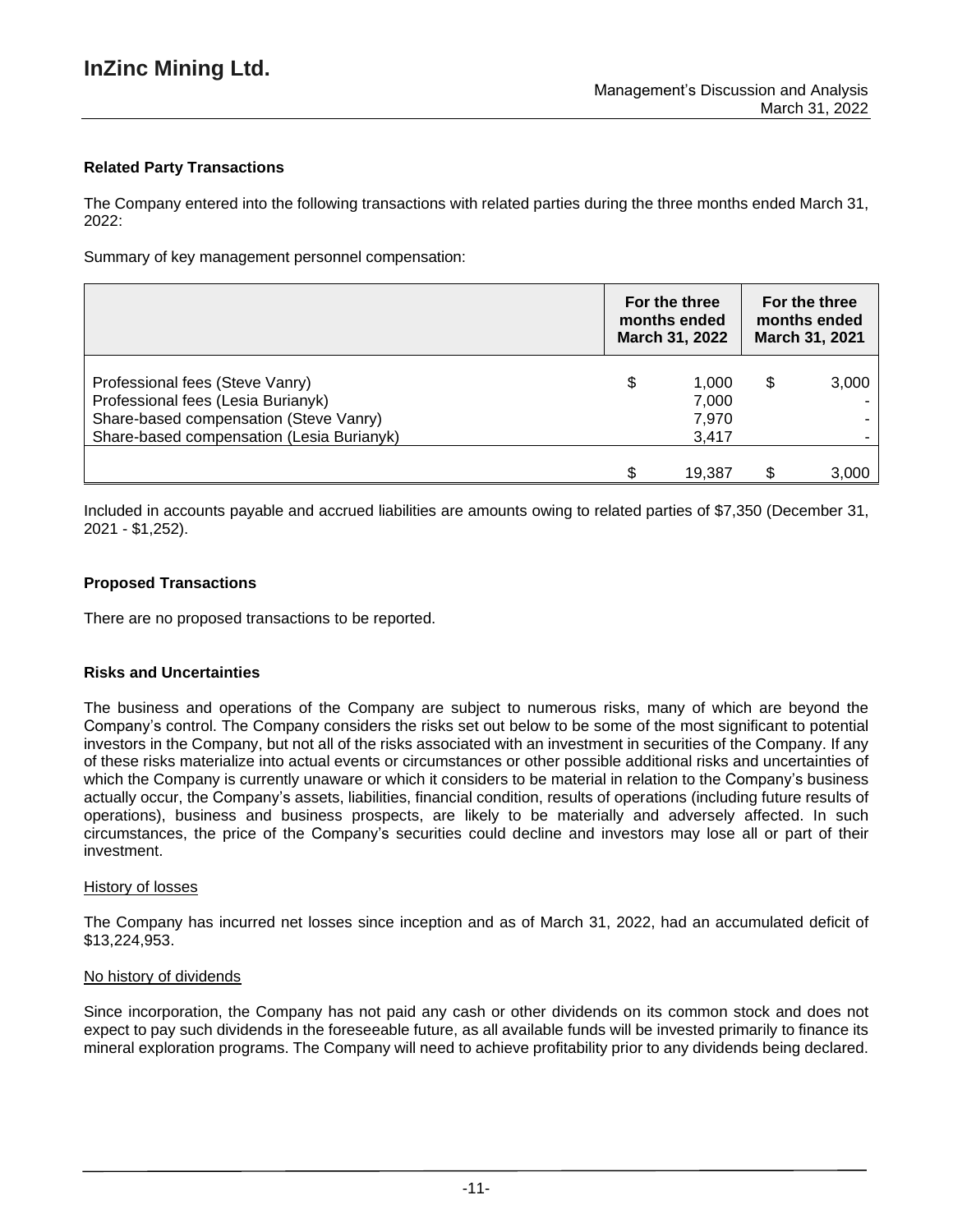# **Risks and Uncertainties** (cont'd…)

# Dilution

The Company does not generate any revenues and does not have sufficient financial resources to undertake by itself all of its planned expenditures. The Company has limited financial resources and has financed its operations primarily through the sale of securities such as common shares. The Company will need to continue its reliance on the sale of such securities for future financing, resulting in dilution to the Company's existing shareholders. The amount of additional funds required will depend largely on the success of the Company's exploration programs.

Further expenditures will depend on the Company's ability to obtain additional financing which may not be available under favourable terms, if at all.

## Capital and liquidity risk

The amount of financial resources available to invest for the enhancement of shareholder value is dependent upon the size of the treasury, profitable operations, and willingness to utilize debt and issue equity. Due to the size of the Company, financial resources are limited and if the Company exceeds growth expectations or finds investment opportunities it may require debt or equity financing. There is no assurance that the Company will be able to obtain additional financial resources that may be required to successfully finance transactions or compete in its markets on favourable commercial terms.

#### Dependence on key personnel

Loss of certain members of the executive team or key operational leaders of the company could have a disruptive effect on the implementation of the Company's business strategy and the efficient running of day-to-day operations until their replacement is found. Recruiting personnel is time consuming and expensive and the competition for a professional is intense. The Company may be unable to retain its key employees or attract, assimilate, retain or train other necessary qualified employees, which may restrict its growth potential.

## Mineral exploration

Mineral exploration is subject to a high degree of risk, which even a combination of experience, knowledge and careful evaluation may fail to overcome. These risks may be even greater in the Company's case given its formative stage of development. Furthermore, exploration activities are expensive and seldom result in the discovery of a commercially viable resource. There is no assurance that the Company's exploration will result in the discovery of an economically viable mineral deposit.

## Preliminary Economic Assessments

Preliminary Economic Assessments are considered to be preliminary in nature. They include inferred mineral resources that are considered too speculative to have the economic considerations applied that would enable their classification as mineral reserves. There is no certainty that the conclusions within a Preliminary Economic Assessment will be realized. Mineral resources that are not mineral reserves do not have demonstrated economic viability.

## Management of industry risk

The Company is engaged primarily in mineral exploration and manages related industry risk issues directly. The Company's mineral exploration activities expose it to potential environmental liability risk. It is management's policy to review environmental compliance and exposure on an ongoing basis. The Company follows industry standards and specific project environmental requirements. The Company is currently in the exploration stage on its property interests and has not determined whether significant site recovery costs will be required. Management is not aware of and does not anticipate any significant environmental remediation costs or liabilities in respect of its current operations.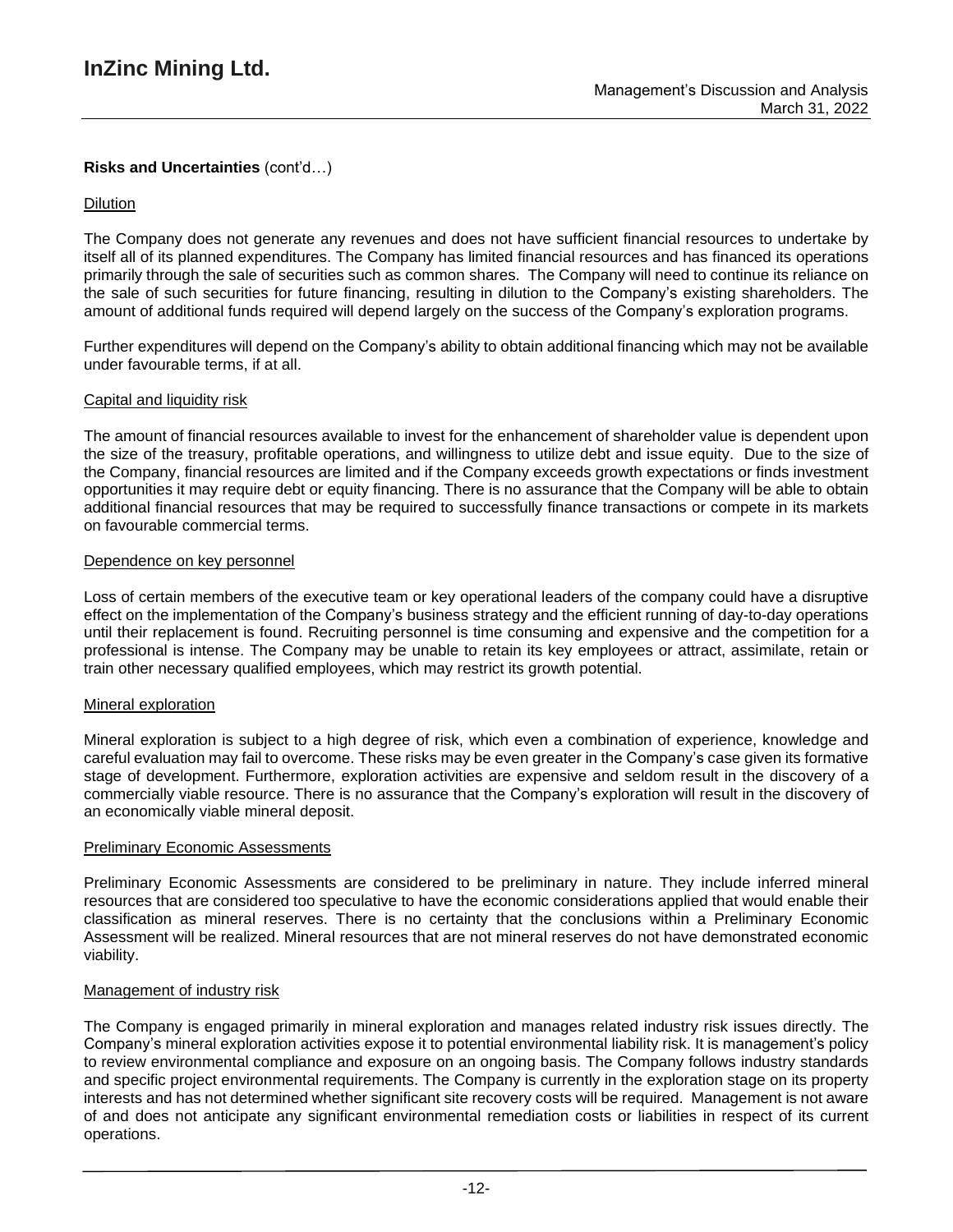# **Risks and Uncertainties** (cont'd…)

#### Commodity and equity prices

The Company has exposure to price risk with respect to commodity and equity prices. Equity price risk is defined as the potential adverse impact on the Company's earnings due to movements in individual equity prices or general movements in the level of the stock market. Commodity price risk is defined as the potential adverse impact on earnings and economic value due to commodity price movements and volatilities.

#### Other risks

The Company will need additional funding to complete its short and long term objectives. The ability of the Company to raise such financing in the future will depend on the prevailing market conditions, as well as the business performance of the Company. Current global financial conditions have been subject to increased volatility which has negatively impacted access to public financing. There can be no assurances that the Company will be successful in its efforts to raise additional financing on terms satisfactory to the Company. The market price of the Company's shares at any given point in time may not accurately reflect value. If adequate funds are not available or not available on acceptable terms, the Company may not be able to take advantage of opportunities, to develop new projects or to otherwise respond to competitive pressures.

The Company is dependent upon the services of key executives, including the Chief Executive Officer. Certain directors and officers of the Company also serve as directors and/or officers of other companies involved in mineral exploration and development and, consequently, there exists the possibility for such directors and officers to be in a position of conflicts of interest.

The Company's business and operations could be adversely affected by the outbreak of an epidemic or a pandemic or other health crises, including the recent outbreak of COVID-19. On January 30, 2020, the World Health Organization declared the outbreak a global health emergency and on March 20, 2020, the government of Canada closed their border to non-essential travel. The border has partially re-opened, however, there is no guarantee it will remain open and certain restrictions remain. Global government actions, including these restrictive measures in Canada, along with market uncertainty could cause an economic slowdown resulting in a decrease in the demand for metals and have a negative impact on metal prices, as well as possible disruptions to global supply chains. While these effects are expected to be temporary, the duration of the business disruptions internationally and related financial impact cannot be reasonably estimated at this time.

## **Critical Accounting Estimates**

The preparation of the condensed interim consolidated financial statements in conformity with IFRS requires management to make certain estimates, judgments and assumptions that affect the reported amounts of assets and liabilities at the date of the condensed interim consolidated financial statements and the reported expenses during the period.

Although management uses historical experience and its best knowledge of the amount, events or actions to form the basis for judgments and estimates, actual results may differ from these estimates.

Estimates are made when applying accounting policies. The critical estimates that have the most significant effects on the amounts recognized in the condensed interim consolidated financial statements are as follows: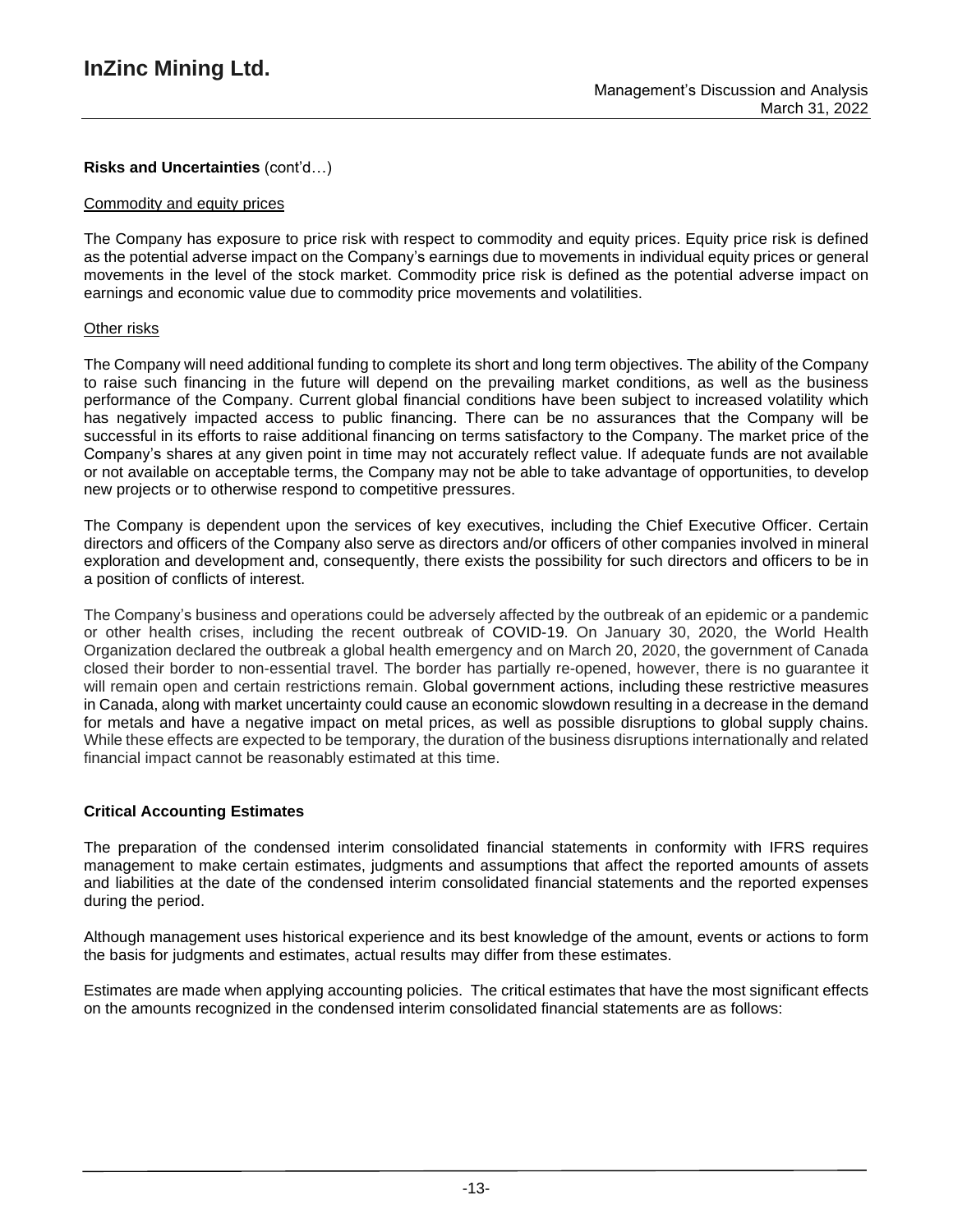# **Critical Accounting Estimates** (cont'd…)

#### Economic recoverability and probability of future economic benefits of exploration and evaluation assets

Management has determined that exploration, evaluation, and related costs incurred which were capitalized may have future economic benefits and may be economically recoverable. Management uses several criteria in its assessments of economic recoverability and probability of future economic benefits including, geologic and other technical information, a history of conversion of mineral deposits with similar characteristics to its own properties to proven and probable mineral reserves, the quality and capacity of existing infrastructure facilities, evaluation of permitting and environmental issues and local support for the project.

#### Valuation of share-based compensation

The Company uses the Black-Scholes Option Pricing Model for valuation of share-based compensation. Option pricing models require the input of subjective assumptions including expected price volatility, interest rate, and forfeiture rate. Changes in the input assumptions can materially affect the fair value estimate and the Company's earnings and equity reserves.

#### Marketable securities

The Company's marketable securities have a hold period of one year (from issue) and cannot be actively traded. Accordingly, as part of the valuation a discount is applied based on a valuation model to account for the lack of marketability. The model requires the input of subjective assumptions including expected price volatility. Changes in the input assumptions could materially affect the fair value estimate.

## **New Accounting Policies Adopted**

There were no changes in accounting policies, including initial adoption, during the period.

## **Off-Balance Sheet Arrangements**

The Company does not have any off-balance sheet arrangements.

#### **Financial Instruments and Risk Management**

Financial instruments measured at fair value are classified into one of three levels in the fair value hierarchy according to the relative reliability of the inputs used to estimate the fair values. The three levels of the fair value hierarchy are:

- Level 1 Unadjusted quoted prices in active markets for identical assets or liabilities;
- Level 2 Inputs other than quoted prices that are observable for the asset or liability either directly or indirectly; and
- Level 3 Inputs that are not based on observable market data.

The fair value of cash, receivables, reclamation deposits, and accounts payable and accrued liabilities approximates their carrying values. Marketable securities are measured at fair value using level 2 inputs with valuation assumptions as described in Note 6 of the condensed interim consolidated financial statements.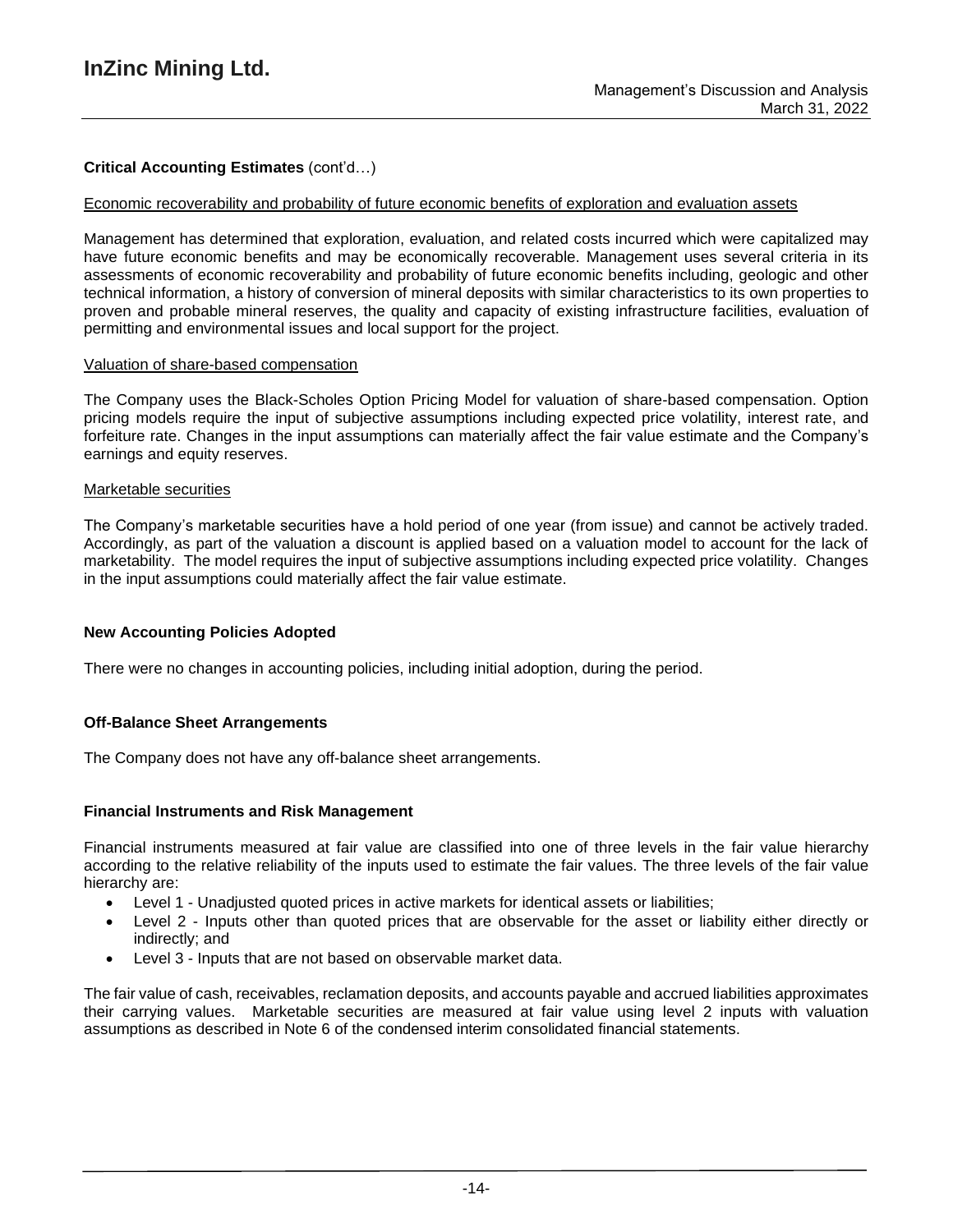# **Financial Instruments and Risk Management** (cont'd…)

#### Financial risk factors

The Company is exposed to a variety of financial risks by virtue of its activities including credit, liquidity, interest rate, foreign currency, and price risk.

#### *Credit risk*

The Company is exposed to industry credit risks arising from its cash holdings and receivables. The Company manages credit risk by placing cash with major Canadian financial institutions. The Company's receivables are due from the Federal Government of Canada. Management believes that credit risk related to these amounts is nominal.

#### *Liquidity risk*

Liquidity risk is the risk that the Company will not have sufficient funds to meet its financial obligations when they are due. To manage liquidity risk, the Company reviews additional sources of capital and financing to continue its operations and discharge its commitments as they become due. The Company has sufficient cash as at March 31, 2022 to settle its current liabilities as they come due.

#### *Interest rate risk*

Interest rate risk is the risk that the fair value of future cash flows of a financial instrument will fluctuate because of changes in market interest rates. The Company is not exposed to interest rate risk as it does not have any significant financial instruments with interest rates, with the exception of cash. Interest earned on cash is based on prevailing bank account interest rates, which may fluctuate. A 1% change in interest rates would result in a nominal difference for the three months ended March 31, 2022.

## *Foreign currency risk*

The Company is exposed to foreign currency risk on fluctuations related to cash and accounts payables and accrued liabilities that are denominated in United States Dollars. A 10% change in foreign exchange rates would result in a nominal difference for the three months ended March 31, 2022.

#### *Price risk*

The Company has limited exposure to price risk with respect to commodity and equity prices. Equity price risk is defined as the potential adverse impact on the Company's earnings due to movements in individual equity prices or general movements in the level of the stock market. Commodity price risk is defined as the potential adverse impact on earnings and economic value due to commodity price movements and volatilities. The Company's marketable securities are exposed to price risk.

## **Subsequent Events**

Events subsequent to March 31, 2022 have been disclosed elsewhere in this MD&A.